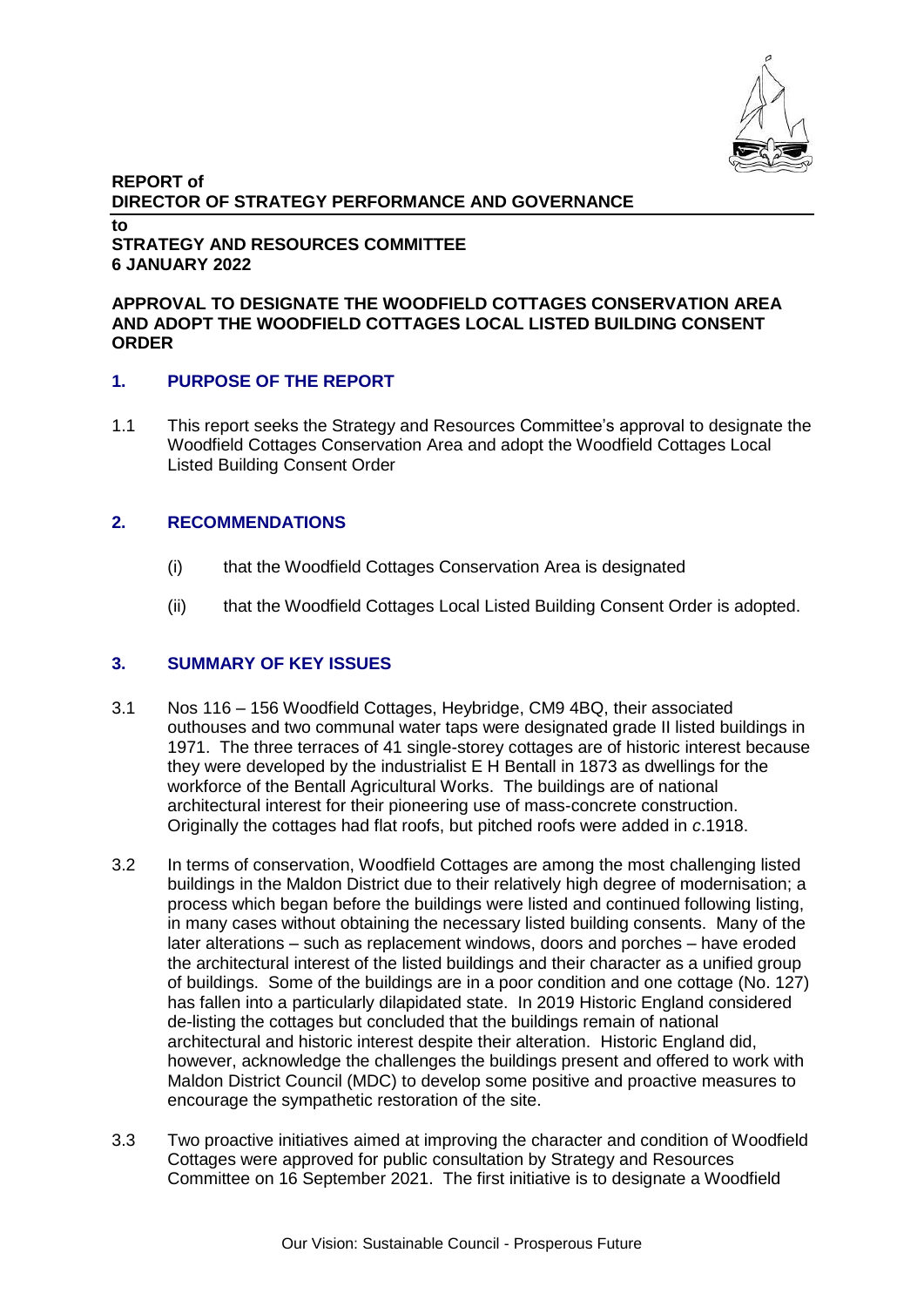Cottages Conservation Area. It is a statutory duty under Section 69(1) (a) and (b) of the *Planning (Listed Buildings and Conservation Areas) Act 1990* that "*Every local planning authority shall from time to time determine which parts of their area are areas of special architectural or historic interest the character or appearance of which it is desirable to preserve or enhance, and shall designate those areas as conservation areas*". The designation of Woodfield Cottages as a conservation area would be justified because it is not only the cottages and outhouses which are important; the lanes, gardens and boundary treatments which surround the original buildings altogether comprise a distinct historic area the character and appearance of which it is desirable to preserve and enhance. The *Woodfield Cottages Conservation Area Character Statement* (**APPENDIX 1**) describes the special character and appearance of the area and the opportunities for enhancement. As the cottages are already listed buildings, the creation of a conservation area will impose very few additional planning restrictions. Designation of the conservation area would open the possibility of entering into a Conservation Area Partnership Agreement with Historic England, through which grant funding could be made available for works which enhance the character of the area . If successful, this would be the first Conservation Area Partnership Scheme in Essex for seven years and the first in the Maldon District for over fifteen years. Woodfield Cottages must first be designated as a conservation area to qualify for the grant funding.

- 3.4 The second initiative which was approved for public consultation was the *Woodfield Cottages Local Listed Building Consent Order* (**APPENDIX 2**). Local Listed Building Consent Orders were introduced by section 60 of the *Enterprise and Regulatory Reform Act 2013*. As grade II listed buildings, any works of alteration to Woodfield Cottages presently require the submission of a Listed Building Consent application to Maldon District Council. Such applications are free of charge but require a certain degree of paperwork, the preparation of architectural drawings, and usually take 8 weeks to determine. What a Local Listed Building Consent Order does is grant automatic consent for selected types of alteration, as long as they are undertaken in accordance with an approved specification. The proposed order would make it easier for owners of Woodfield Cottages to carry out sympathetic and restorative alterations and to address enforcement issues, by reducing the bureaucratic requirements associated with obtaining Listed Building Consent. If adopted, the Woodfield Cottages Local Listed Building Consent Order would be the first example of its kind in East Anglia. It is hoped that some of the positive enhancement works authorised by the Local Listed Building Consent Order can be supported financially by a future Conservation Area Partnership Scheme. Historic England set out its support for these initiatives in a letter reproduced as **APPENDIX 3**.
- 3.5 Public consultation on the two initiatives commenced on 30 September 2021. Letters addressed to the owners and occupiers were hand delivered to each of the cottages and a site notice was put up. Heybridge Ward Members, Heybridge Parish Council and The Victorian Society were also consulted. A press release was issued, and information was made available on the MDC website and at Maldon Library. The consultation closed on 11 November 2021. Ten written responses to the consultation were received. All responses supported the proposed conservation area designation. **APPENDIX 4** is summary of the consultation responses received. Several respondents complemented the presentation of the documents and the interesting historical information they contain. Most respondents were enthusiastic about the identified enhancement opportunities. Some suggested that undergrounding of electricity cables and the installation of traditional lampposts would benefit the character of the area. In response, these works have been added to the list of enhancement opportunities set out in the Conservation Area Character Statement.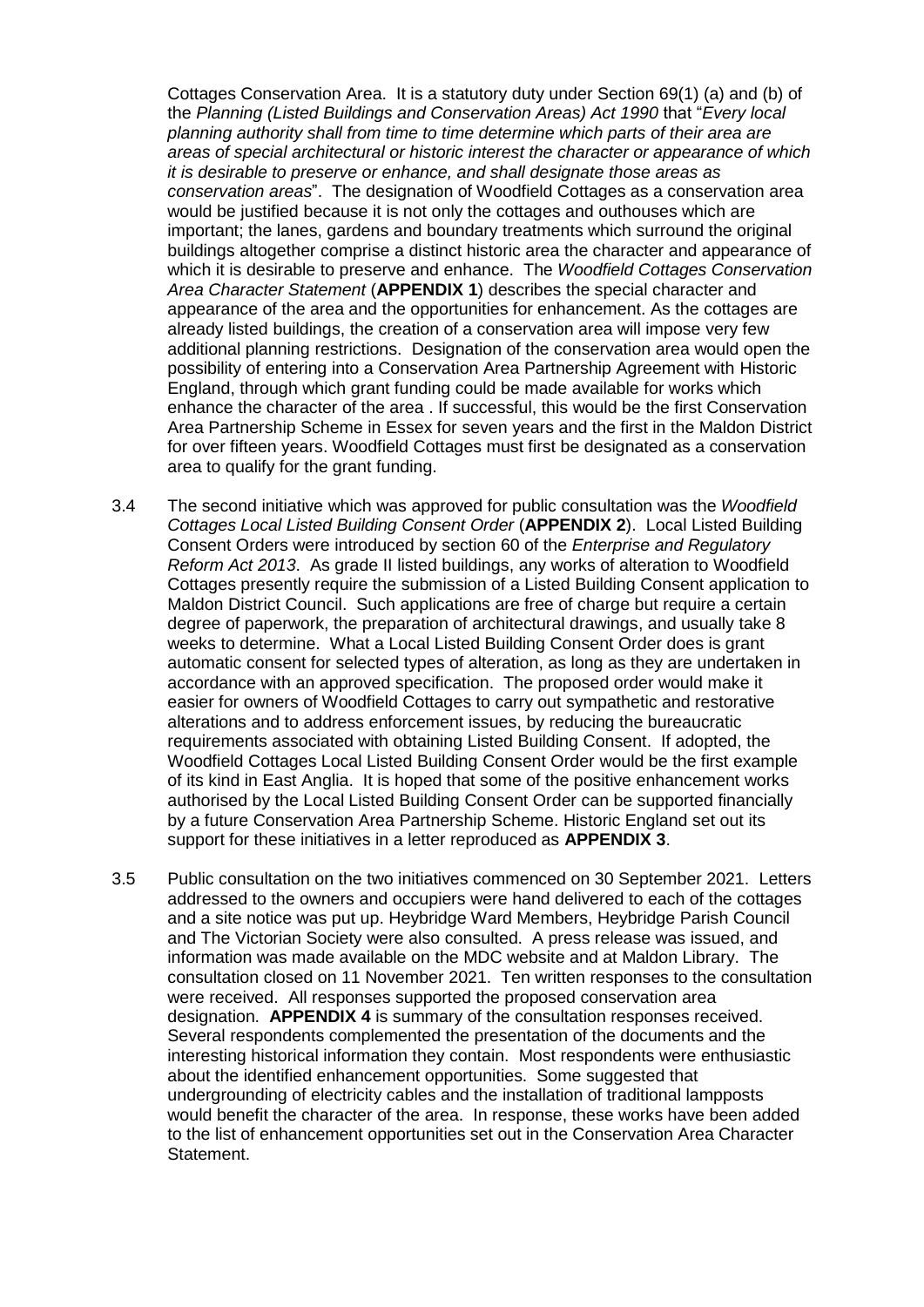- 3.6 One respondent supported the proposals in principle but raised some concerns. They complained that insufficient information in respect of grant funding was included in the consultation documents. Unfortunately, it was not possible to provide this level of detail at this early stage because the Council can only apply for grant funding from Historic England and establish the parameters for such grants once the settlement has been designated a conservation area. The same respondent expressed concern that grant funding would only be made available to restore the original design of certain features. The scope of any future grants has yet to be agreed with Historic England, but only work which enhances the special character of the area will be eligible.
- 3.7 All but one respondent supported the proposed Local Listed Building Consent Order. One resident suggested that the order as drafted would be too prescriptive. On the other hand, the Victorian Society, the only respondent that did not support the order, was concerned that it would not be prescriptive enough. Care has been taken in drafting the order only to include works which would be sympathetic for all of the cottages, and the order has been drafted in a way that is clear, detailed and specific. If adopted, the implementation of the order will be closely monitored, and residents will be required to notify the Council before undertaking any work. Alterations not included in the order could still be pursued through the normal listed building consent process.
- 3.8 Subject to the approval of this committee for the designation of the Conservation Area and adoption of the Local Listed Building Consent Order, all residents, owners and interested parties will be notified, including the formal notices required under relevant legislation. The Council's digital mapping and website will be updated. The Conservation Area and the Local Listed Building Consent Order will be registered as a Local Land Charge.

# **4. CONCLUSION**

4.1 Maldon District Council has a commitment to protect and improve the environment of the District which includes built heritage. Policy D3 of the Maldon District Local Development Plan sets out this Council's objective of 'safeguarding, enhancing and promoting the historic environment'. 2023 will be the 150th anniversary since Woodfield Cottages were built. With the proposed positive and proactive measures in place it is hoped that this anniversary could be celebrated with these important historic buildings facing brighter prospects.

# **5. IMPACT ON STRATEGIC THEMES**

5.1 The recommendations of this report will support the Strategic Theme for Place by encouraging the protection and improvement of built heritage, which is a valuable component of the local environment.

### **6. IMPLICATIONS**

(i) **Impact on Customers –** Positive, because the local listed building consent order will make it much easier for owners to undertake sympathetic alterations to Woodfield Cottages, by reducing the bureaucratic requirements associated with obtaining Listed Building Consent. The conservation area designation would create the possibility of establishing a grant scheme which would support owners who undertake positive enhancement work. The